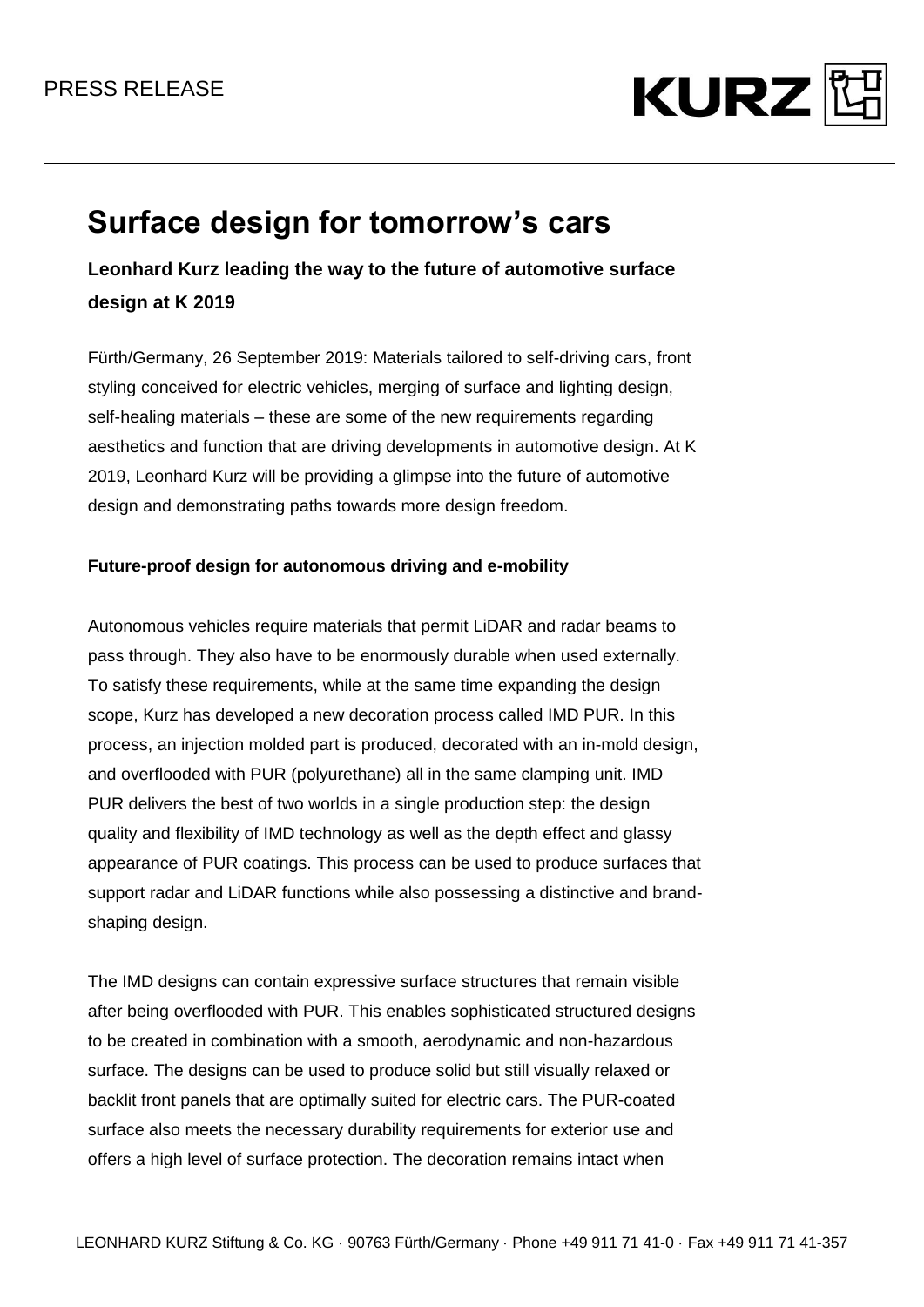

subjected to scratches or stone impact, and the PUR topcoat is self-healing when scratched.

Visitors to the Kurz booth will be able to see a live demonstration of the IMD PUR process on a duo 2460/900 injection molding machine from the company Engel with the recently developed IMD PUR die technology from Schöfer. A front panel will be produced with a single-image design containing a gradient from black to blue and an internal structure visually emerging out of the depths of the PUR coating.

#### **Playing with light and reflections**

The IMD PUR process supports a variety of design transfer methods. Roll-to-roll IMD technology can be used to perform the decoration during injection molding with subsequent PUR flooding, or alternatively single sheets can be processed using the PMD (Print Mold Design) method.

Kurz will be presenting IMD PUR designs produced using the roll-to-roll process that exhibit special light effects. Sophisticated lighting design has not only found its way into automotive interiors but will also shape the exterior design in future. Kurz has developed backlit IMD designs for front panels that give auto brands a distinctive identity. At the Kurz booth, a concept panel will be presented with shape-following structures accented with backlit openings. A metallic-like, reflective color alternates with a saturated green which transforms into a deep blue as the incident light changes. The eccentric single-image design of the panel gives vehicles an unmistakable face.

#### **Surface with pronounced 3D appearance**

Kurz will be demonstrating IMD PUR processing of PMD single sheets by means of surface designs that were developed by Kurz subsidiary Burg Design. The pre-formed sheets decorated by silk-screen printing will be individually placed into the mold, fused to the part during the injection molding process, and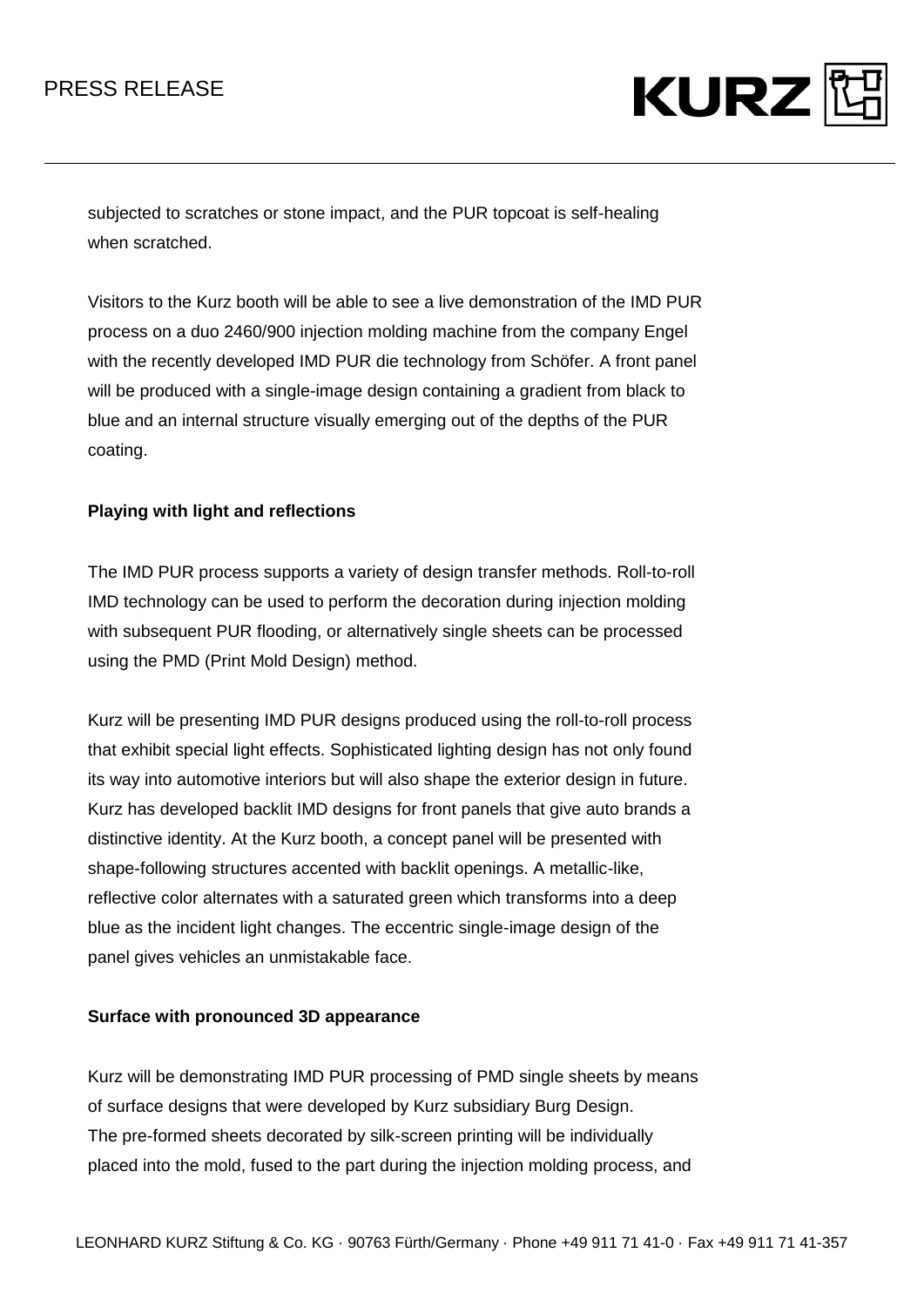## PRESS RELEASE



then overflooded with PUR. By employing the silk-screen printing technique and printing the sheets on both sides, it is possible to produce a special 3D effect using PMD. When this is then combined with the IMD PUR depth effect, designs with a unique spatial effect are created. At K 2019, backlit single-image designs with superimposed structures will be presented that exhibit a pronounced threedimensional appearance and fascinating simulated depth.

All these front panels with their innovative surface designs will be on display at the Kurz booth A19 in Hall 5.

□□□



Front panel decorated with a single-image design and internal structure using the KURZ IMD PUR process (Photo: Kurz)